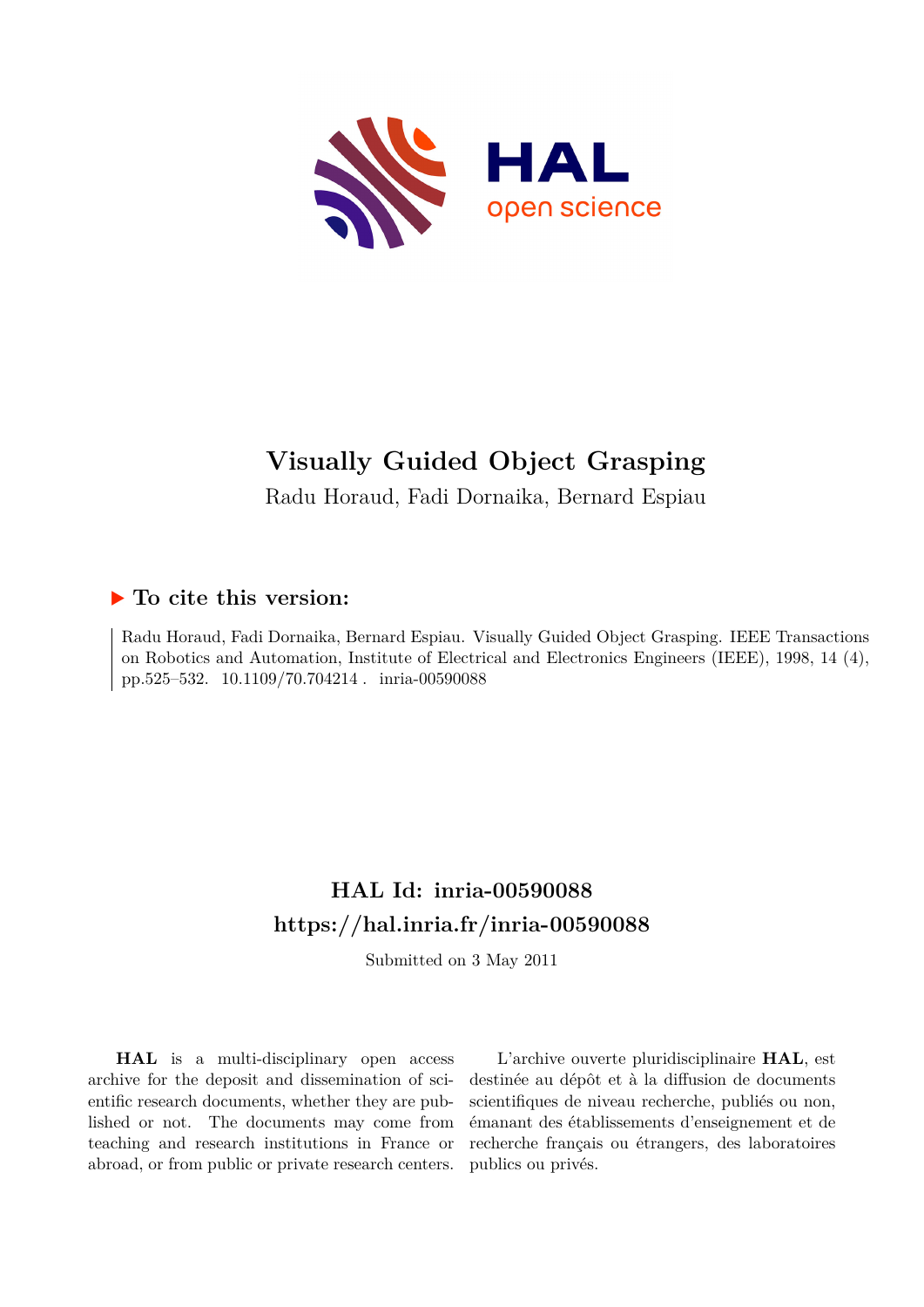# Visually Guided Ob ject Grasping

Radu Horaud, Member, IEEE, Fadi Dornaika, and Bernard Espiau

 $Abstract$ — In this paper we present a visual servoing approach to the problem of ob ject grasping and more generally, to the problem of aligning an end-eector with an ob ject. First we extend the method proposed in [1] to the case of a camera which is not mounted onto the robot being controlled and we stress the importance of the real-time estimation of the image Jacobian. Second, we show how to represent <sup>a</sup> grasp or more generally, an alignment between two solids in 3-D pro jective space using an uncalibrated stereo rig. Such <sup>a</sup> 3-D pro jective representation is view-invariant in the sense that it can be easily mapped into an image setpoint without any knowledge about the camera parameters. Third, we perform an analysis of the performances of the visual servoing algorithm and of the grasping precision that can be expected from this type of approach.

Keywords-Object grasping, projective camera model, 3-D pro jective reconstruction, hand-eye coordination, visual servoing.

One of the most common tasks in robotics is grasping. Although the importance of grasping has been recognized for many years, there are only a few grasping systems that can operate in complex environments. This is mainly due to the difficulty to execute precise robot hand motions in the presence of various perturbations: the robot's kinematic is known only partially, unpredictable obstacles may be located in the neighborhood of the object to be grasped, and the location of the object to be grasped with respect to the robot may be either poorly known or not known at all.

Our approach to perform automatic grasping follows the classical approach of splitting the task in off-line and online stages. The goal of the off-line stage is to select a  $grasp - specify a relationship between the gripper and the$  $object - and represent this relationship in some space. The$ task to be achieved on-line is to control the robot's motion such that the gripper moves from its initial position to a final position that is consistent with the planned grasp. With our approach both off- and on-line stages use cameras, therefore intrinsic and extrinsic camera calibration will affect the behavior of the grasping process and the accuracy with which the grasping location will eventually be reached. Hence, one of the most important merits of a visually guided grasping technique is to be robust with respect

to internal and external camera parameters. Alternatively, one may devise a method which uses uncalibrated cameras.

Consider, for example, the following scenario. The offline stage  $=$  which may well be viewed as a preparation or planning stage  $-$  takes place in a laboratory. The on-line  $stage - task execution - takes place in a hazardous or re$ mote site (nuclear, space, offshore, etc.). The cameras used in the laboratory are not the same as the remote cameras. Moreover, the locations (position and orientation) of the cameras with respect to the object to be grasped and with respect to the robot are not the same in the laboratory and remote site.

In this paper we develop a visual servoing based method that is able of achieving grasping or, more generally, alignment tasks. The main feature of the method described herein is that the accuracy associated with the task to be performed is not affected by discrepancies between the Euclidean setups at task preparation and at task execution stages. By Euclidean setup we mean internal camera calibration and camera-to-world and robot-to-world relationships.

More precisely, the desired ob ject to gripper alignment will be represented in 3-D projective space rather than in 3-D metric space. Such a non-metric representation can be obtained with an uncalibrated pair of cameras, or a stereo rig. During the off-line stage one stereo rig observes both the ob ject and the gripper in their aligned setup and performs a projective reconstruction of both of them. During the on-line stage another stereo rig observes the object and performs its projective reconstruction. Hence, two projective reconstructions of the object are available in two different projective bases, each one of these bases being attached to each one of the two stereo rigs. Therefore it is possible to compute a 3-D projective transformation between the off-line and on-line setups, transfer the gripper from one setup to another, and predict the location of the gripper in the images associated with the second stereo rig. Once this off-line to on-line transfer of gripper points from one image pair to another image pair has been performed, the problem of moving the gripper from an initial position to the desired grasp position becomes a classical image-based robot servoing problem: (i) estimate the velocity screw associated with the gripper frame and (ii) move the robot until the image points associated with the observed gripper are properly aligned with their predicted locations.

The visual grasping scheme that we just described suggests that (i) two cameras are involved in the visually guided control loop and that (ii) these cameras must be calibrated [2]. In fact, once the gripper points have been properly transferred, the visual servoing process can proceed with only one of the two cameras and hence, only one

The work described herein has been supported by the European The work described herein has been supported by the European ESPRIT-III programme through the SECOND project (Esprit-BRA No. 6769). . . . . . . . . .

R. Horaud is with GRAVIR-CNRS and INRIA Rh^one-Alpes, 655 avenue de l'Europe, 38330 Montbonnot France

F. Dornaika is with Department of Mechanical and Automation Engineering The Chinese University of Hong Kong Shatin, NT, Hong Kong.

B. Espiau is with INRIA Rh^one-Alpes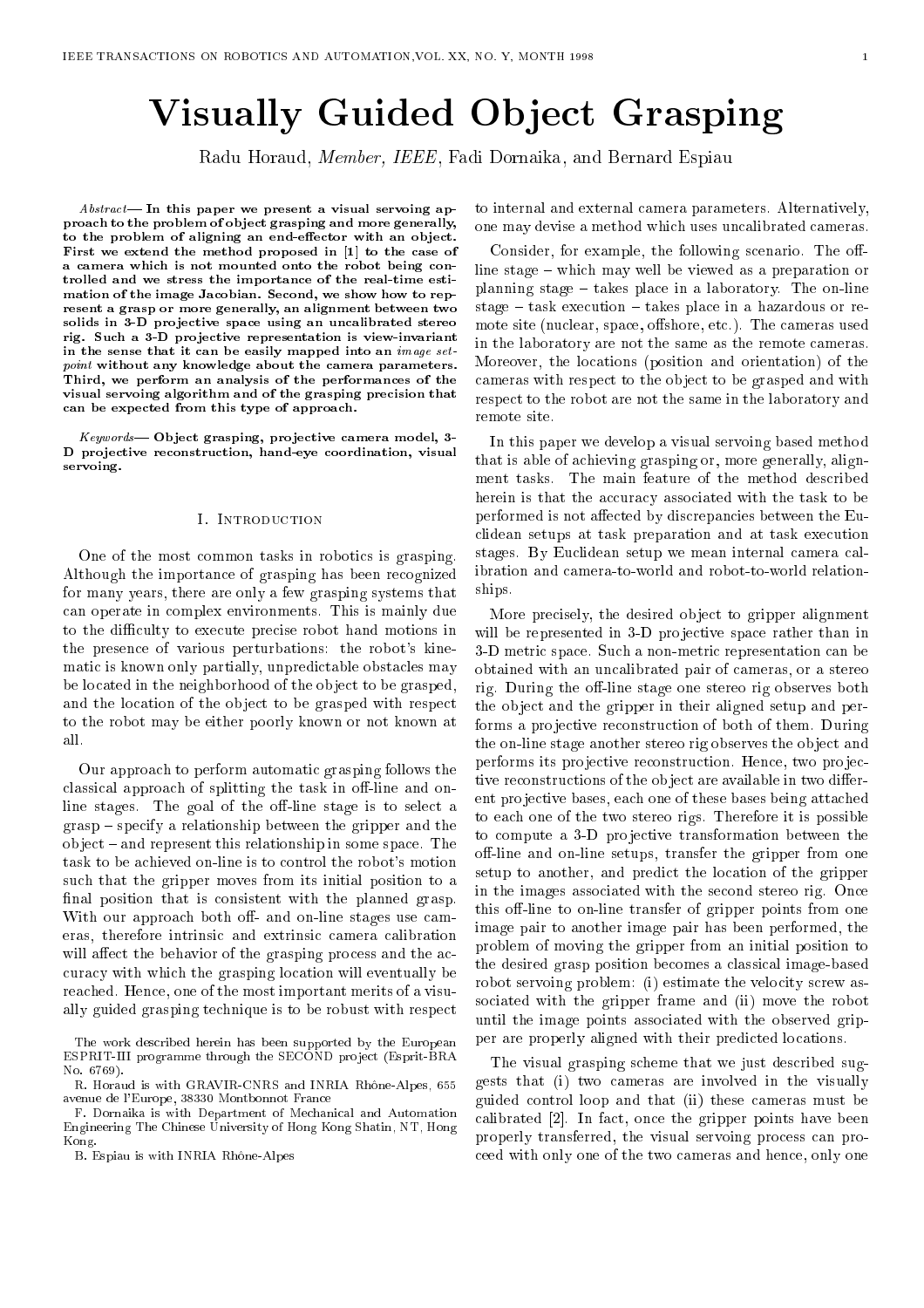among these two cameras must be internally calibrated. Recently it has been shown by one of us that internal camera calibration weakly affects the convergence of imagebased robot control when only one camera is being used [3].

### II. Background, contribution, and paper is a contribution, and paper is a contribution, and paper is a contribution, organization

The theory of image-based servoing has been developed, in parallel, by a number of researchers  $[1]$ ,  $[4]$ ,  $[5]$ ,  $[6]$ ,  $[7]$ , [8], [9], [10]. Central to the image-based approach is the necessity to compute the image Jacobian. This is equivalent to computing the differential relationship between a scene frame and the camera frame (either the scene or the camera frame is attached to the robot). Jacobian estimation requires knowledge about the camera intrinsic and extrinsic parameters. The latter parameters amount to the rigid mapping between the scene frame and the camera frame. Many implementations get around this problem by simply allocating constant values to the image Jacobian.

The debate whether the sensor should be mounted onto the robot (eye-in-hand) or should be mounted onto a fixture (independent-eye) is important because each one of these two setups has limitations and advantages. With a hand-eye approach, the setup (camera parameters and hand-eye relationship) at planning must be identical with the setup at runtime. The independent eye approach offers more flexibility at the price of the use of several cameras rather than a single camera.

This paper has the following contributions. In section III we extend the hand-eye servoing method proposed in [1] to the independent-eye setup. Within the context of the new mathematical expression that we derive for the image Jacobian, we make clear which parameters vary with time and which parameters remain constant. Indeed, in a recent review paper [2] this analysis was not available. Moreover we stress the importance of on-line pose computation.

In section IV we show how to represent an alignment between two objects in 3-D projective space. The alignment condition thus derived is projective invariant in the sense that it can be used in conjunction with two uncalibrated camera pairs (one at planning and one at runtime) to compute a goal position for visual servoing.

In sections V and VI we describe an in depth comparison of image-based servoing with a fixed (approximated) Jacobian and with a variable (exact) Jacobian. Next we describe the implementation of a visually-guided grasping system which integrates the results of sections III, IV, together with a pose computation method. Finally, section VII gives some directions for future work.

In this section we consider a camera that observes a moving robot gripper. First we determine the image Jacobian associated with such a configuration. Second we define a visual servoing process that allows the camera to control the robot motion such that the gripper reaches a previously determined image set position  $-$  one way to compute such an image set position using an uncalibrated stereo rig will be described in section IV.

### A. Image Jacobian

Let us define two useful Euclidean frames as follows, Fig $ure<sub>1</sub>:$ 

- $F_q^0$  is the gripper reference frame associated with the ggripper in its initial position prior to visual servoing and
- $\bullet$   $F_c^0$  is the camera reference frame; since the camera will remain fixed while the gripper will move, the frame attached to the camera is a fixed reference frame.

Let  $\mathbf{D}^{gc}$  be the 4×4 homogeneous matrix mapping  $F_g^0$  onto  $F_c^0$ . Next we consider the gripper while it moves and we define two moving frames rigidly attached to the gripper:

- $F_g$  which is a moving gripper frame related to  $F_g^0$  by the continuous displacement  $\mathbf{D}^g(t)$ :  $F_g^0 \to F_g$  and
- Fc which as <sup>a</sup> moving frame as well rigidly attached to the gripper related to  $F_c^0$  by the continous displace-<br>ment  $\mathbf{D}^c(t)$ :  $F_c^0 \to F_c$ .

Clearly the homogeneous matrix mapping Fg onto Fc is the same as the matrix mapping  $F_g^0$  onto  $F_c^0$  and is equal to:

$$
\mathbf{D}^{gc} = \left(\begin{array}{cc} \mathbf{R}^{gc} & t^{gc} \\ \mathbf{0}^{\top} & 1 \end{array}\right) \tag{1}
$$



Fig. 1. This figure shows the relationships between the various frames associated with the gripper and with the camera.

At each time t the two displacements  $\mathbf{D}^g(t)$  and  $\mathbf{D}^c(t)$ are conjugated:

$$
\boldsymbol{D}^c(t) = (\mathbf{D}^{gc})^{-1} \ \boldsymbol{D}^g(t) \ \mathbf{D}^{gc}
$$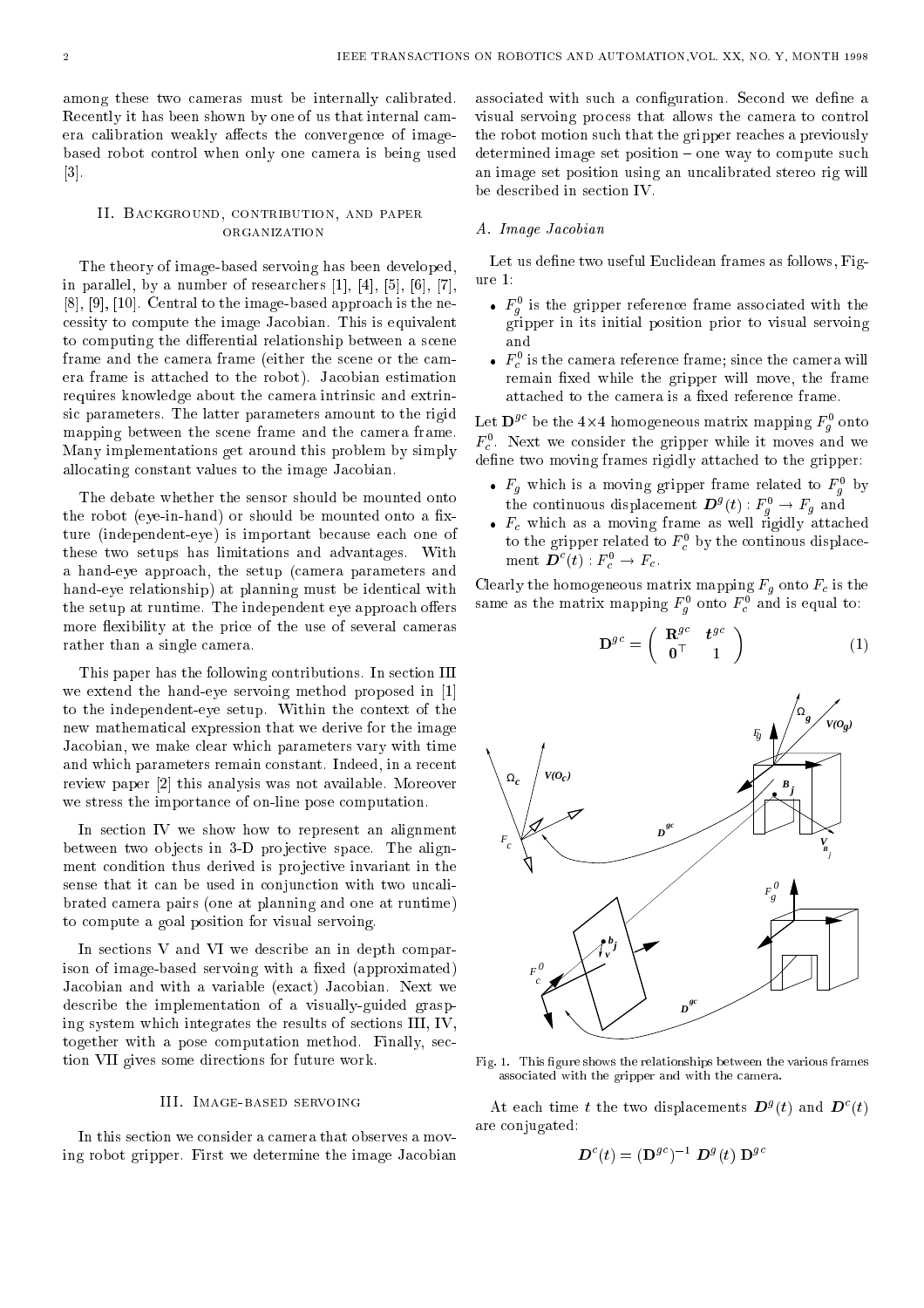Consequently the motion of the gripper can be expressed either by the moving frame  $F_g$  with respect to  $F_g^0$  or by the moving frame  $F_c$  with respect to  $F_c^0$ :

$$
\boldsymbol{T}_g = \{\boldsymbol{V}(O_g), \Omega_g\}
$$

is the velocity screw of  $F_g$  with respect to  $F_g^0$  and

$$
\boldsymbol{T}_c = \{\boldsymbol{V}(O_c), \Omega_c\}
$$

is the velocity screw of  $F_c$  with respect to  $F_c^0$ . These two  $\overline{\phantom{a}}$ screws are related by the formula:

$$
T_c = \Theta^{gc} T_g \tag{2}
$$

$$
\Theta^{gc} = \left(\begin{array}{cc} \mathbf{R}^{gc} & \mathbf{R}^{gc} S(t^{gc}) \\ \mathbf{0} & \mathbf{R}^{gc} \end{array}\right) \tag{3}
$$

where  $S(a)$  is the skew-symmetric matrix associated with a 3-vector **a**. It is important to notice that the rotation  $\mathbf{R}^{gc}$ and translation  $t^{gc}$  describe the *initial* pose of the gripper with respect to the camera and hence they remain constant during visual servoing.

Now, let  $B_j$  be a 3-D point onto the gripper and let  $\boldsymbol{B}_j^c = \boldsymbol{b}_j$  $(x_i, y_i, z_j)$  be its Euclidean coordinates in the cameracentered frame  $F_c^0$ , e.g., figure 1. The projection of this point onto the image has as coordinates:

$$
u_j = \alpha_u \frac{x_j}{z_j} + u_0 \tag{4}
$$

$$
v_j = \alpha_v \frac{y_j}{z_j} + v_0 \tag{5}
$$

where  $\alpha_u, \alpha_v, u_0,$  and  $v_0$  are the well known intrinsic camera parameters associated with a pin-hole model and  $(u, v)$ are the image coordinates of a pixel. By computing the time derivatives of up and via  $\mathcal{A}$  in equations (4) and (5), knowing that  $\mathbf{B}_{j}^{c} = \mathbf{V}(O_{c}) + \Omega_{c} \times \mathbf{B}_{j}^{c}$ , and by combining with eq. (3), it is straightforward to obtain:

$$
\begin{pmatrix} \mathbf{\dot{u}}_j \\ \mathbf{\dot{v}}_j \end{pmatrix} = \mathbf{J}_j \boldsymbol{T}_g \tag{6}
$$

with  $J_i = L_i \mathcal{O}^{s}$  and  $L_i$  equal to:

$$
\left(\begin{array}{cc} \alpha_u & 0 \\ 0 & \alpha_v \end{array}\right) \left(\begin{array}{ccc} \frac{1}{z_j} & 0 & \frac{-x_j}{z_j^2} & \frac{-x_j y_j}{z_j^2} & 1 + \frac{x_j^2}{z_j^2} & \frac{-y_j}{z_j} \\ 0 & \frac{1}{z_j} & \frac{-y_j}{z_j^2} & -1 - \frac{y_j^2}{z_j^2} & \frac{x_j y_j}{z_j^2} & \frac{x_j}{z_j} \end{array}\right)
$$

### B. Control law

 $\mathcal{A}$  as alleged, we consider notice n  $\mathcal{A}$  and  $\mathcal{B}$ onto the robot gripper together with their projections onto the image  $(b_i = (s u_i, s v_i, s))$ . Let s be the image vector formed with the Euclidean coordinates of all the points  $\bm{b}_j$ . For *n* points, the vector *s* has  $2 \times n$  components:

$$
\boldsymbol{s} = (u_1 \ v_1 \dots u_j \ v_j \dots u_n \ v_n)^\top
$$

We denote by  $s^*$  the image set-point  $-$  the final (goal) position. This goal position may correspond, for example, to an alignment condition for grasping (see section IV) or to any other goal position that one wants to reach.

Therefore, the task consists in moving the robot such that the Euclidean norm of the error vector  $s\!-\!s$   $^{\circ}$  decreases. Hence, one may constrain the image velocity of each point being considered to exponentially reach its goal position with time. This desired behavior writes as  $s = g(s^* - s)$ where  $g$  is a positive scalar that controls the convergence rate of the visual servoing.

It is now possible to combine the above formula with eq. (6) and we obtain:

$$
\mathbf{J}\boldsymbol{T}_{g} = g\left(\boldsymbol{s}^{\star} - \boldsymbol{s}\right) \tag{7}
$$

With  $J =$  $\left(\mathbf{J}_1^{\top} \dots \mathbf{J}_n^{\top}\right)$ of the n-city distribution of the gripper points of the gripper points and the gripper points of the gripper points of the gripper points of the gripper points of the gripper points of the gripper points of the gripper poi By are not collinear). The collinear of collinear may then  $\mathcal{A}$ be computed as:

 $\sim$ 

$$
\boldsymbol{T}_g = g \left(\hat{\boldsymbol{\mathsf{J}}}^\top \mathbf{W} \hat{\boldsymbol{\mathsf{J}}}\right)^{-1} \hat{\boldsymbol{\mathsf{J}}}^\top W \left(s^\star - s\right) = g \hat{\boldsymbol{\mathsf{J}}}^\dagger \left(s^\star - s\right) \tag{8}
$$

where  $W$  is a symmetric positive matrix of rank 6 allowing, for example, to select some preferred points in the image among the *n* points that are available, and  $\hat{J}$  is the model of <sup>J</sup> which is used in the control expression.

To compute this model  $\hat{\mathbf{J}}$ , it is therefore necessary to estimate the constant matrix  $\Theta^{s-}$  and the time-varying values of  $\boldsymbol{\mu}$  ,  $\boldsymbol{\mu}$  ,  $\boldsymbol{\mu}$  , and  $\boldsymbol{\mu}$  in Fig. , and  $\boldsymbol{\mu}$  in Fig. , and  $\boldsymbol{\mu}$ 

Let  $\mathbf{B}_{j}^{g}$  be the coordinates of a gripper point in the gripper frame Fg . These coordinates can be easily estimated off-line using a hand-tool calibration technique and which is described in [11]. In order to estimate the initial pose of the gripper with respect to the camera, i.e.,  $\mathbf{D}^{s}$ , one has to apply a pose computation method to a set of 2-D to 3-D point matches  $\bm{b}_j \, \leftrightarrow \, \bm{B}_j^g$  when the gripper is in its initial position. Moreover, xj , yj , zj { the camera coordinates of Bj can also be evaluated through a pose computation and the pose computation of the pose computation of the method, the pose method being applied at each time to the matches  $\bm{b}_i \leftrightarrow \bm{B}_i^g$ . j

Pose computation is a classical problem in computer vision and photogrammetry and many closed-form and/or numerical solutions have been proposed in the past. Nevertheless, these solutions to the object pose computation problem were not entirely satisfactory. This is the main reason for which the current solution used in visual servoing consists in considering that the pose parameters do not vary too much over time and hence **J** is often obtained by giving to the entries of <sup>J</sup> constant values, for example those corresponding to the goal position [1]. Even if the stability of the closed loop system can be preserved as long as  $JJ'$  is a positive matrix, the convergence can nevertheless be strongly affected. In  $[12]$  we present a new object pose computation method that is fast and reliable enough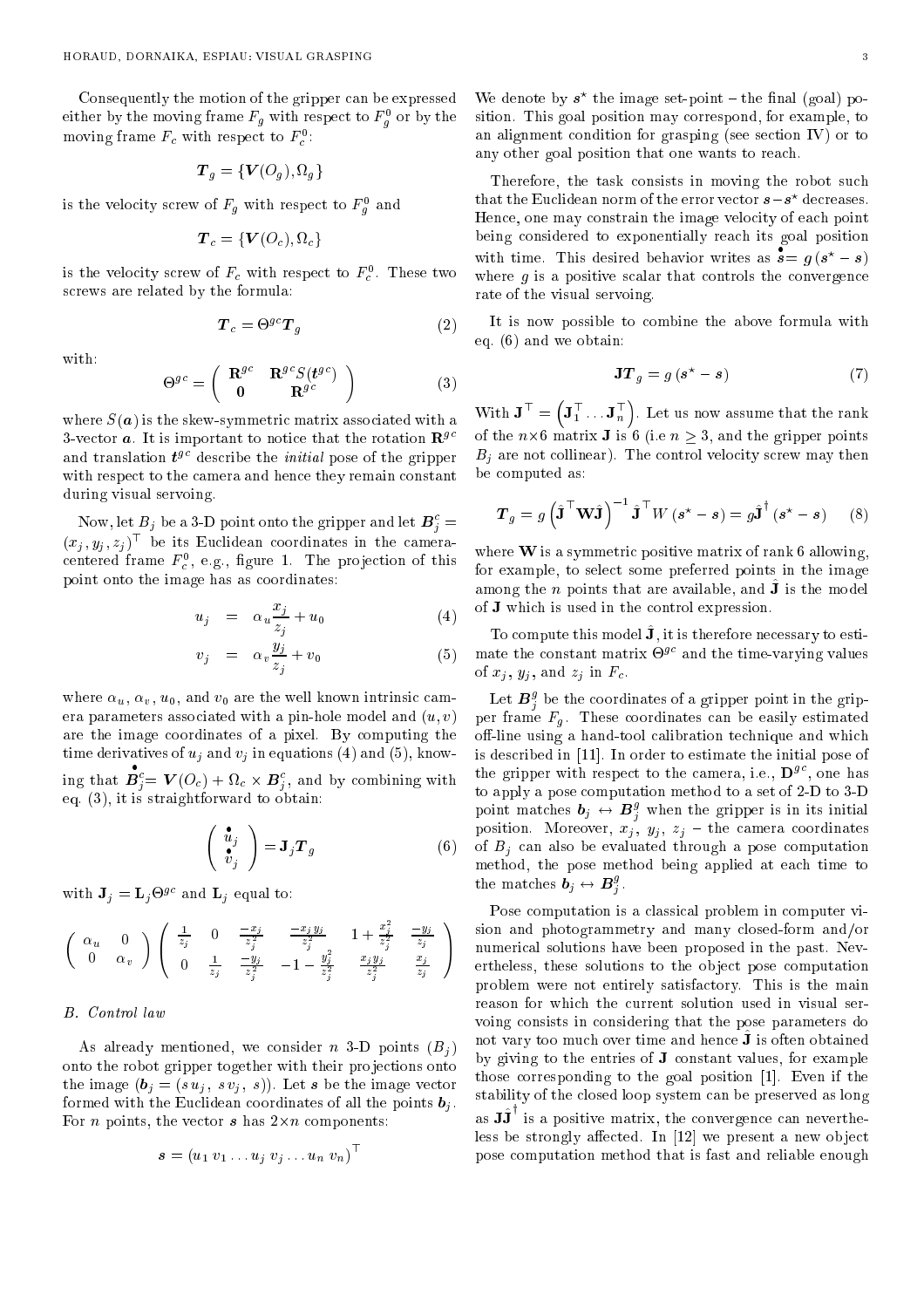to be incorporated in the real-time loop of the visual servoing algorithm and it will be shown in the following that its performances will be signicantly improved compared to the classical approach.

### IV. Projective invariant object/gripper **ALIGNMENT**

The visual servoing method described in the previous section requires knowledge of the set-point  $s^{\scriptscriptstyle\wedge}$  which is a set of image points.  $s^{\scriptscriptstyle +}$  is a function of the camera/gripper relationship (extrinsic parameters) and of the camera internal model (intrinsic parameters). Whenever the location of the object to be grasped varies with respect to the camera, the set-point s? varies as well. In this section we show how to compute the set-point  $s$   $\hat{\ }$  such that it is  $\hat{\ }$  view-invariant  $\hat{\ }$  , i.e., it is independent of both intrinsic and extrinsic camera parameters. This will allow more flexibility because the setups at learning and runtime stages can be different.

In Euclidean space, the relationship between two objects is usually represented by some rigid transformation. Alternatively, the ob ject-gripper alignment, or any other ob ject-to-ob ject relationship, can be represented in terms of relationships between ob jects points. The choice of these points depends upon the visual sensor being used and hence upon the visual process allowing to extract image points, i.e., feature extraction. They are not necessarily contact points between the object and the gripper. Therefore they may not be present in the CAD descriptions of both the ob ject and the gripper. The idea of our approach is to represent such object-gripper relationships projectively: 3-D object and gripper points are described into an objectcentered projective basis.

More precisely, consider an object to be grasped and a gripper aligned with the solution  $\mathcal{L} = \{1, \ldots, n \}$ a set of 3-D observed points and Bj  $\mu$  is and Bj  $\mu$  is and Bj  $\mu$  is and Bj  $\mu$  is and Bj  $\mu$  is and Bj  $\mu$ of 3-D gripper points. Among the object points consider five of them in general position, say  $A_1$  to  $A_5$  (these five points form a basis of the 3-D projective space) and let  $A_i^o$ ,  $\boldsymbol{B}_{i}^{o}$  be the projective coordinates of the object and gripper jpoints in this basis. Moreover, consider an Euclidean frame attached to the gripper, Fg . Three points are sucient to uniquely define such an Euclidean frame. Notice that an Euclidean frame is just a special case of a projective basis where one point is the origin of the frame, three points on the plane at infinity correspond to the directions of the three axes, and the fifth point defines the unit vector  $[13]$ .

Therefore, the Euclidean space can be viewed as a subspace of the projective space. There exists a projective transformation mapping Euclidean coordinates onto projective coordinates. Such a transformation is conveniently described by a 4-4 invertible homogeneous matrix and let  $H<sup>go</sup>$  be the matrix mapping Euclidean coordinates onto projective coordinates from the gripper frame onto the object basis described above. If we denote by  $\boldsymbol{A}^e_i, \boldsymbol{B}^e_j$  the Euclidean coordinates of the points just mentioned we have:

$$
\boldsymbol{A}^o_i\simeq \mathbf{H}^{go}\boldsymbol{A}^e_i
$$



Fig. 2. The object projective basis is rigidly attached to the gripper Euclidean frame. Whenever the object moves, these two frames remain virtually attached to it. The projective mapping is conjugated to the Euclidean mapping.

$$
\boldsymbol{B}^o_j\simeq \mathbf{H}^{go}\boldsymbol{B}^e_j
$$

where " $\simeq$ " denotes the projective equality.

Next we suppose that the object alone lies in a different position and orientation. Therefore, the object moved and since its motion is a rigid one it can be described in the Euclidean frame mentioned above which remained virtually linked to the object. Let  $D$  be the rigid motion associated with the object and with this particular frame. During the second  $\sim$ homogeneous mapping of the form given by eq. (1). The equivalent projective displacement is (see Figure 2):

$$
\mathbf{H} \simeq \mathbf{H}^{go} \mathbf{D} (\mathbf{H}^{go})^{-1}
$$

 $H$  maps the "old" projective coordinates into the "new" ones and <sup>D</sup> maps the old Euclidean coordinates into the new ones but the relationship between the Euclidean and projective representations of the gripper-to-object alignment,  $H^{go}$  remains invariant. In practice this representation is encapsulated by the projective coordinates of gripper points in an object centered projective basis:  $\bm{B}_1^o, \ \ldots \bm{B}_n^o$  in the projective basis  $\bm{A}_1^o, \ \ldots \bm{A}_5^o.$ 

### A. Projective reconstruction with a camera pair

n

We consider a pair of uncalibrated cameras which observe the gripper aligned with the object, Figure 3. It is known that from point-to-point matches between the two images it is possible to compute the epipolar geometry associated with the two cameras [14]. Moreover, from the epipolar geometry two 3-4 pro jection matrices mapping the 3-D projective space onto the two images can be computed  $|15|$ . We denote by  $P^+$  and  $P^-$  the two projection matrices. Let  $m^{\ast}$  and  $m^{\ast}$  be the projections of a 3-D point M onto the left and right images associated with the two cameras. The equations:

$$
m^x \simeq \mathbf{P}^x M^x, \ \ m'^x \simeq \mathbf{P}'^x M^x \tag{9}
$$

allow to compute the 3-D projective coordinates  $\boldsymbol{M}^x$  of the 3-D point M in a projective basis x attached to the camera pair. Since the geometry of the camera pair (intrinsic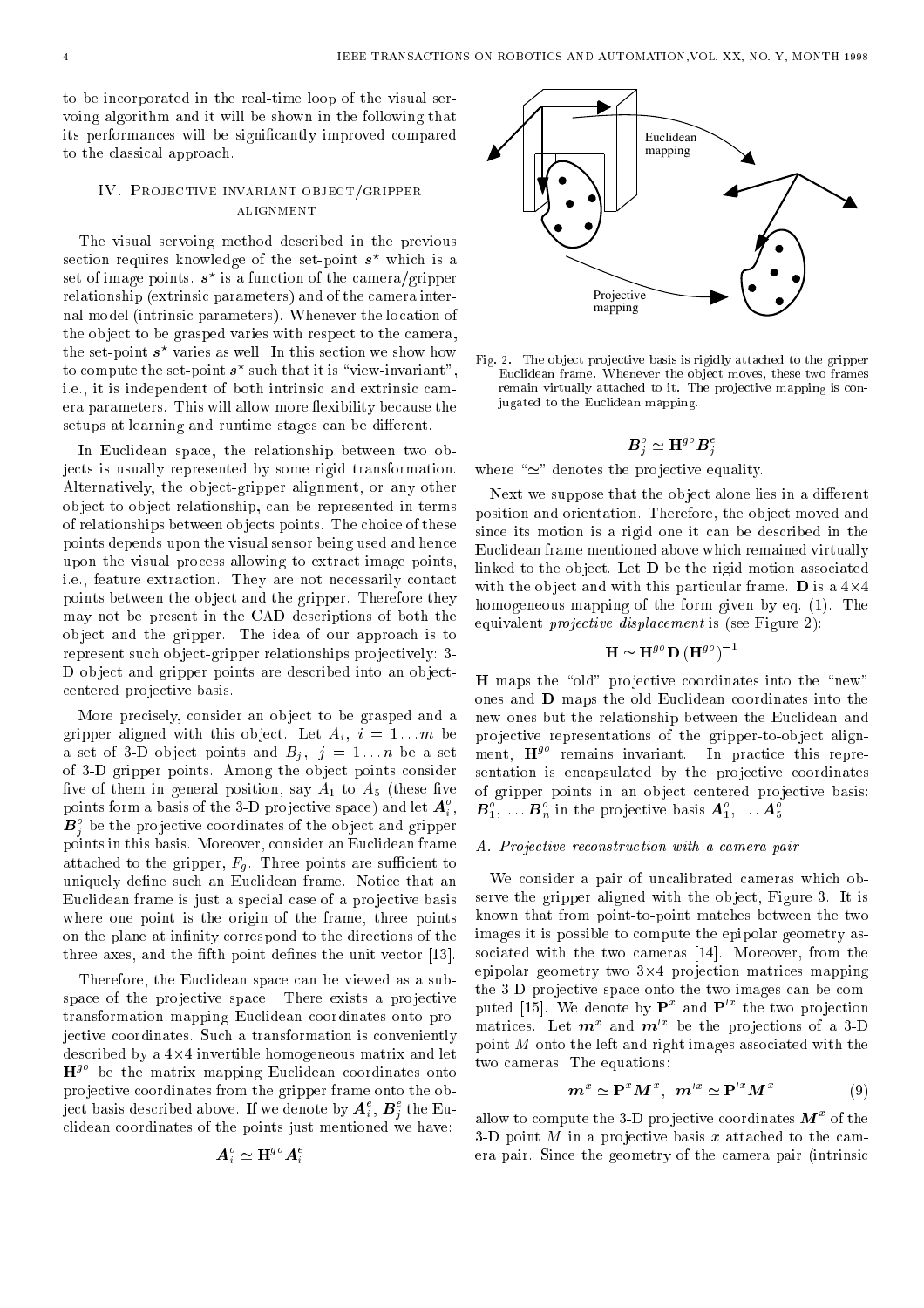

Fig. 3. The projective basis in which the camera pair reconstructs scene points is a sensor centered basis. Alternatively, one can select five points onto the object to be grasped and built an object centered representation of the gripper-to-ob ject alignment.

and extrinsic parameters) may change over time, the camera pair is not a rigid ob ject. However it is possible to compute a projective transformation mapping the sensor centered projective reconstruction  $x$  into the object centered projective reconstruction  $o$  just described. For the sensor and ob ject pro jective coordinates of a point Ai we have:

$$
\mathbf{A}_i^o \simeq \mathbf{H}^{xo} \mathbf{A}_i^x \tag{10}
$$

where  $A_i^x$  is obtained by applying eq. (9) to an object point being observed with the camera pair, and  $\mathbf{H}^{x_0}$  is a  $4\times4$ pro jective transformation.

### B. Stereo point transfer

At runtime, another stereo pair observes the object to be grasped. However, the gripper is at some distance from the ob ject and the task is to move the gripper from its initial position to a virtual position. The latter gripper position corresponds to the gripper-to-object alignment defined during the off-line stage.

Let  ${\bf P}^s$  and  ${\bf P}^s$  be the matrices associated with the runtime camera pair y and therefore we have:

$$
m^y \simeq \mathbf{P}^y M^y, \ \ m'^y \simeq \mathbf{P}'^y M^y \tag{11}
$$

Again, the sensor centered 3-D projective coordinates of an ob ject point can be mapped in a ob ject centered description:

$$
A_i^o \simeq \mathbf{H}^{yo} A_i^y \tag{12}
$$

By combining eqs. (10) and (12) we obtain a relationship between the projective coordinates of an object point



Fig. 4. This figure shows the runtime setup where the gripper is visually servoed from an initial to a goal position. The goal position is defined by the image transferred point, or implicitly by a 3-D virtual position of the gripper.

expressed in the two projective bases  $x$  and  $y$ .

$$
\mathbf{A}_{i}^{y} \simeq \left(\mathbf{H}^{yo}\right)^{-1} \mathbf{H}^{xo} \mathbf{A}_{i}^{x} \simeq \mathbf{H}^{xy} \mathbf{A}_{i}^{x} \tag{13}
$$

 $\mathbf{F}$  and  $\mathbf{F}$  allows to compute a 4-1-minute and  $\mathbf{F}$ trix  $\mathbf{H}^{xy}$  from point matches between two setups, x and y,  $(a^x, a^x) \leftrightarrow (a^y, a^y)$ . With five point matches one obtains an exact solution. However, if a larger number of point matches are available, a least-square solution can be computed [16]. To summarize, the following procedure transfers gripper points from the learning setup to the runtime setup:

- 1. For each gripper point Bj ; <sup>j</sup> <sup>=</sup> <sup>1</sup> : : : n:
- 2. Reconstruct the projective coordinates of a gripper point from its images associated with the setup  $x$ :

$$
\boldsymbol{b}_j^x \simeq \mathbf{P}^x \boldsymbol{B}_j^x, \ \boldsymbol{b}_j^{\prime x} \simeq \mathbf{P}^{\prime x} \boldsymbol{B}_j^x
$$

3. Map these point coordinates from one projective basis to the other projective basis:

$$
\boldsymbol{B}_j^y\simeq \mathbf{H}^{xy}\boldsymbol{B}_j^x
$$

4. Project the gripper point onto the images associated with the runtime setup:

$$
\boldsymbol{b}^y_j\simeq \mathbf{P}^y\boldsymbol{B}^y_j,~~\boldsymbol{b}'^y_j\simeq \mathbf{P}'^y\boldsymbol{B}^y_j
$$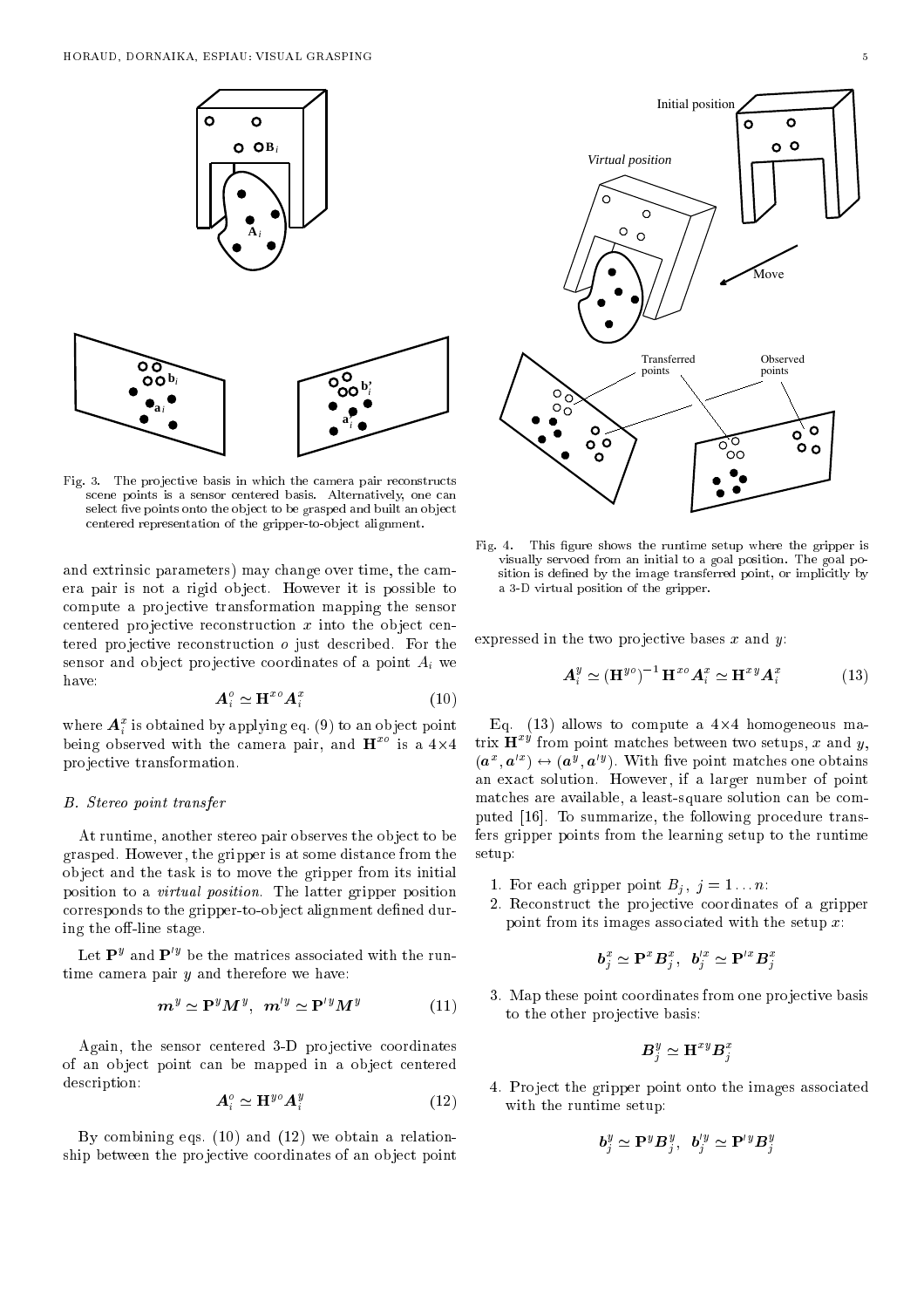### C. Computing the set-point  $s^*$

 $\overline{\phantom{a}}$ 

I ne set-point s<sup>o</sup> is simply derived by transforming the 2-D homogeneous coordinates of an image point into its image coordinates:

 $\sim$ 

$$
s^\star = \left(\begin{array}{c} \overline{\bm{b}_1^x} \\ \vdots \\ \overline{\bm{b}_n^x} \end{array}\right) \text{ with } \bm{b}_j^x = \lambda \left(\begin{array}{c} \widetilde{\bm{b}_1^x} \\ 1 \end{array}\right)
$$

In theory the visual servoing algorithm described in section III needs a single camera. Therefore a minimal camera conguration may consist in one camera pair at planning and a single camera at runtime: indeed, it is possible to combine the runtime camera with any one of the two other cameras to perform the transfer and compute the set-point. Alternatively, one can run two simultaneous visual servoing processes and with two cameras eq. (8) becomes:

$$
\boldsymbol{T}_g = g \left( \begin{array}{cc} \hat{\boldsymbol{\mathsf{j}}}^{\dagger} & \hat{\boldsymbol{\mathsf{j}}}^{\prime \dagger} \end{array} \right) \left( \begin{array}{c} s^{\star} - s \\ s^{\prime \star} - s^{\prime} \end{array} \right)
$$

 $\sim$ 

In this section we analyze the behavior of the visual servoing algorithm described in section III. This algorithm is given an image set-point s? and a current image position  $s$  and attempts to align  $s$  with  $s^*$ . This alignment is done according to eq. (8): the robot moves until the norm of the image error vector  $s^* - s$  vanishes. Therefore, a good estimation,  $J'$ , of the pseudo-inverse of  $J$ , is key. As already mentioned, the classical approach used as an estimation of J^ is the measured value of <sup>J</sup> at the equilibrium congura $t$ tion  $-$  the robot lies in the desired goal position. Hence, with this choice,  ${\bf J}^{\dagger}$  is kept constant during all the servoing process.

The pose algorithm introduced in [12] allows us to compute on-line a current estimate of **J**' in approximatively  $2.10^{-3}$  seconds. This computation time is compatible with real-time feature tracking and servoing. It is therefore possible to run experiments in order to analyze the behavior of visual servoing with an updated Jacobian.

Unlike the computation of the set-point  $s^*$ , both methods (updated and constant Jacobians) require explicit values for the camera intrinsic parameters. However, in [3] is shown that the convergence of visual servoing is very little affected by these parameters. In practice we used the horizontal and vertical focal lengths provided by the camera manufacturer and we set the position of the optical axis at the image center.  $\alpha_u = 1500$ ,  $\alpha_v = 1000$ ,  $u_0 = v_0 = 250$ 

In order to compare the behavior of the variable Jacobian servoing with the constant Jacobian servoing we performed the following experiments. In the first experiment the distance between the initial and final robot position is "small"  $(15^0$  in orientation and 35cm in depth). In the second experiment this distance is large  $(30^0)$  in orientation

and 70cm in depth). The curves plotted on Figure 5 represent the norm of the image error  $(\Vert s^* - s \Vert)$  between the current gripper position and the final gripper position as a function of time.

One may notice that, in both experiments described above, the variable-Jacobian servoing algorithm has an exponential error decrease associated with it, which is not the case for the constant-Jacobian servoing and for large depth discrepancies between the initial and goal positions.



 $Fig. 5.$ These plots show the behavior of the servoing algorithm when the distance between the initial and final gripper position is "small" (left) and when this distance is "large" (right). The full curves correspond to exact Jacobian servoing while the dashed curves correspond to a constant Jacobian servoing.

The visual servoing algorithm runs at 10Hz on a Sun/Sparc10 workstation. Table V summarizes the CPU times associated with each stage of the algorithm. Notice that 70% of the computing power is devoted to data transfer (image acquisition, image transfer, computer-robot communications) and only 2% is devoted to the on-line computation of the image Jacobian.

**TABLE I** ONE CYCLE OF THE REAL-TIME CONTROL LOOP.

| Image acquisition            | 40ms            |
|------------------------------|-----------------|
| Image transfer               | 20ms            |
| Image processing             | 30ms            |
| Jacobian computation         | 2 <sub>ms</sub> |
| Velocity screw computation   | 1 <sub>ms</sub> |
| Computer-robot communication | 10ms            |
| Total                        | 103ms           |

As already described, grasping includes a planning stage, a transfer stage, and an execution stage. The execution stage performs a real-time visually controlled loop:

- At planning time an uncalibrated stereo rig computes a 3-D projective representation of grasping. This is illustrated on Figure 6.
- At preparation time a single camera observes both the ob ject to be grasped and the gripper in some initial position. The locations of both the ob ject and the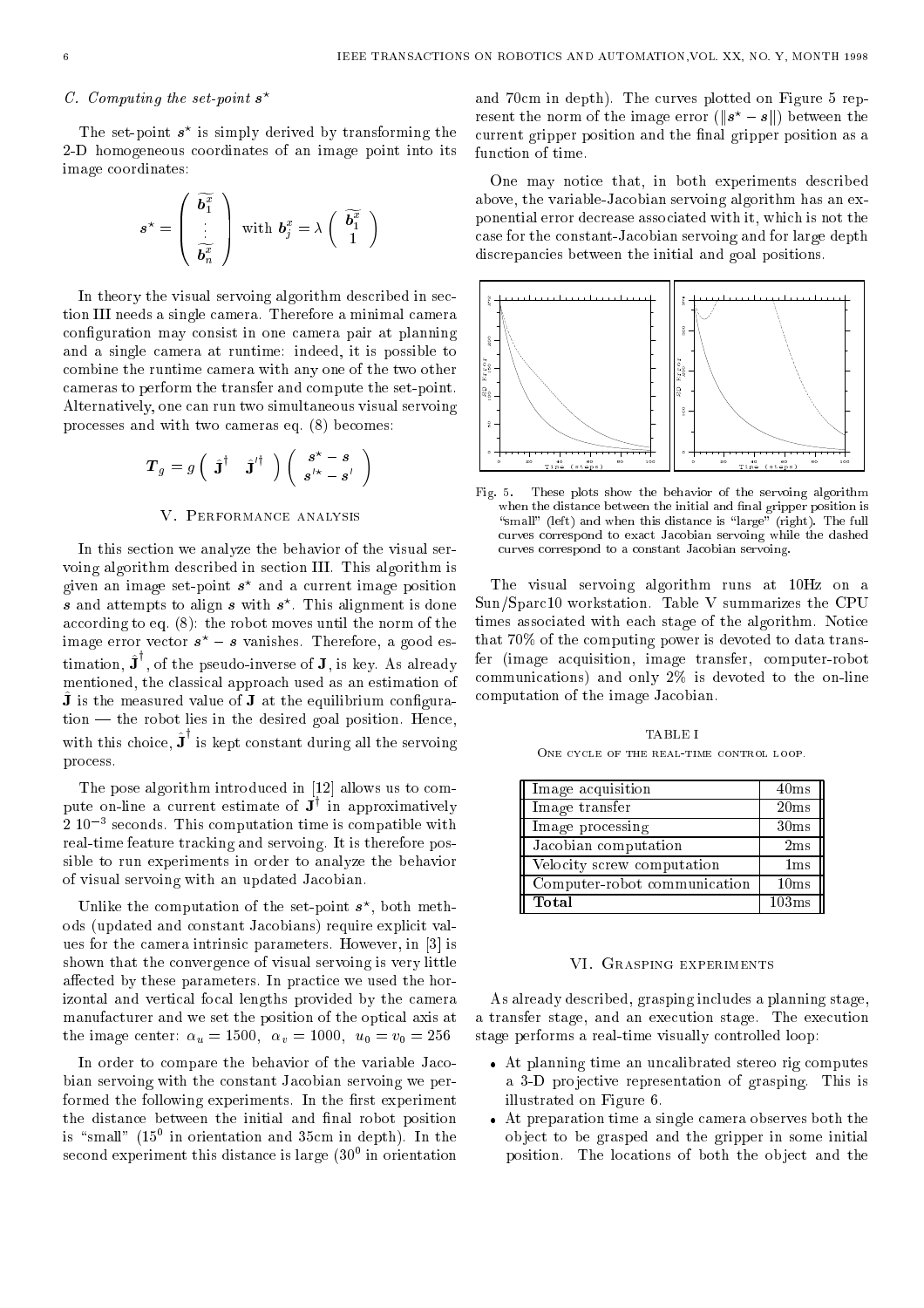gripper are arbitrary, provided that they are in the field of view of the camera. The goal of this preparation stage is to transfer gripper points in order to compute the image set-point  $s^*$  – Figure  $t$ -left.

 The robot motion can now be controlled using visual feedback. The velocity screw associated with the gripper frame is iteratively updated using eq. (8) until the norm of the image error vector  $||s^* - s||$  vanishes. Figure 7-right shows the final grasping location reached by the gripper.

Since only one camera is used at runtime, the image point transfer technique combines this camera with the camera pair used off-line to form two stereo pairs.



Fig. 6. The gripper and the object to be grasped as viewed by a stereo rig. A large set of point correspondences (not shown) allows us to compute the epipolar geometry. Object points together with gripper points are represented in a 3-D projective space.



Fig. 7. An example of applying the visually guided grasping method. The set-point (left) is the projection of a view-invariant alignment representation. The grasp (right) is reached when the image of the gripper is aligned with the set-point.

One important feature of any grasping method is the precision with which the gripper and the object are eventually aligned. In all our experiments the distance from the camera to the object to be grasped is of approximatively 1 meter. The camera lens has a focal length of 12.5 mm  $\mathcal{N}$  and the contract of view. Since we will allow the view  $\mathcal{N}$ the method's main idea is to align image points, the final grasping overall precision depends on the quality of the setpoint s? . When the gripper is properly aligned with the ob ject to be grasped, a gripper point with camera coordinates  $(x, y, z)$  matches an image point with coordinates  $(u, v)$  and this image point belongs to the set-point  $s^*$ . We

establish the relationship between the 3-D error and the 2-D error.

By differentiation of eq.  $(4)$  we obtain the following relationship:

$$
du = \alpha_u \left( \frac{dx}{z} - \frac{x \, dz}{z^2} \right)
$$

The 3-D precision that we want to achieve is 0.5 mm. Therefore we have  $dx = dz = 5 \ 10^{-4}$ m, and let  $x = 0.1$ m, z ====; eig =====; itelesement due obtained by pixelsement This means that the transfer method outlined above must compute the set-point with an accuracy of 0:5 pixels. Such an accuracy may be obtained, provided that (i) the image locations of object points have an equivalent accuracy and (ii) there are 15 to 20 object points available with the image pairs [16]. The first condition can be easily satisfied with standard correlation-based point-feature extraction methods. The second condition is more difficult to satisfy because it is context dependent.

We described a method for aligning a robot end-effector with an object. An example of such an alignment is grasping. The method consists of using an uncalibrated stereo rig in order to represent the alignment in 3-D projective space and of servoing the robot using visual feedback from either one or two cameras. As already mentioned, the set-point  $-$  the set of image points with which the gripper points must eventually be aligned  $-$  can be computed without any camera calibration. The final accuracy of the gripper-to-ob ject alignment depends on the accuracy with which the set-point has been estimated. Nevertheless, the computation of the image Jacobian requires the camera intrinsic parameters to be known. The accuracy of these parameters does not affect neither the final precision of the alignment nor the convergence of the servoing algorithm; they merely affect the trajectory of the gripper between its initial and goal locations.

One interesting feature of the method is that no Euclidean knowledge about the object to be grasped is required. In order to relate the velocity screw of the gripper with the image error vector the method requires Euclidean knowledge about the robot gripper, namely the Euclidean coordinates of the gripper markings must be known in gripper frame. This is an intrinsic property of the gripper that can be easily determined using standard hand-eye or handtool calibration methods [17], [11].

The use of visual feedback for object grasping and for alignment in general is a promising research topic because it is a tolerant to various disturbances and because it does not require such prior knowledge as robot-to-world calibration and/or CAD models for the objects to be manipulated. The method described in this paper permits a deeper understanding of the interaction between uncalibrated vision and robot control which has important implications in robotics.